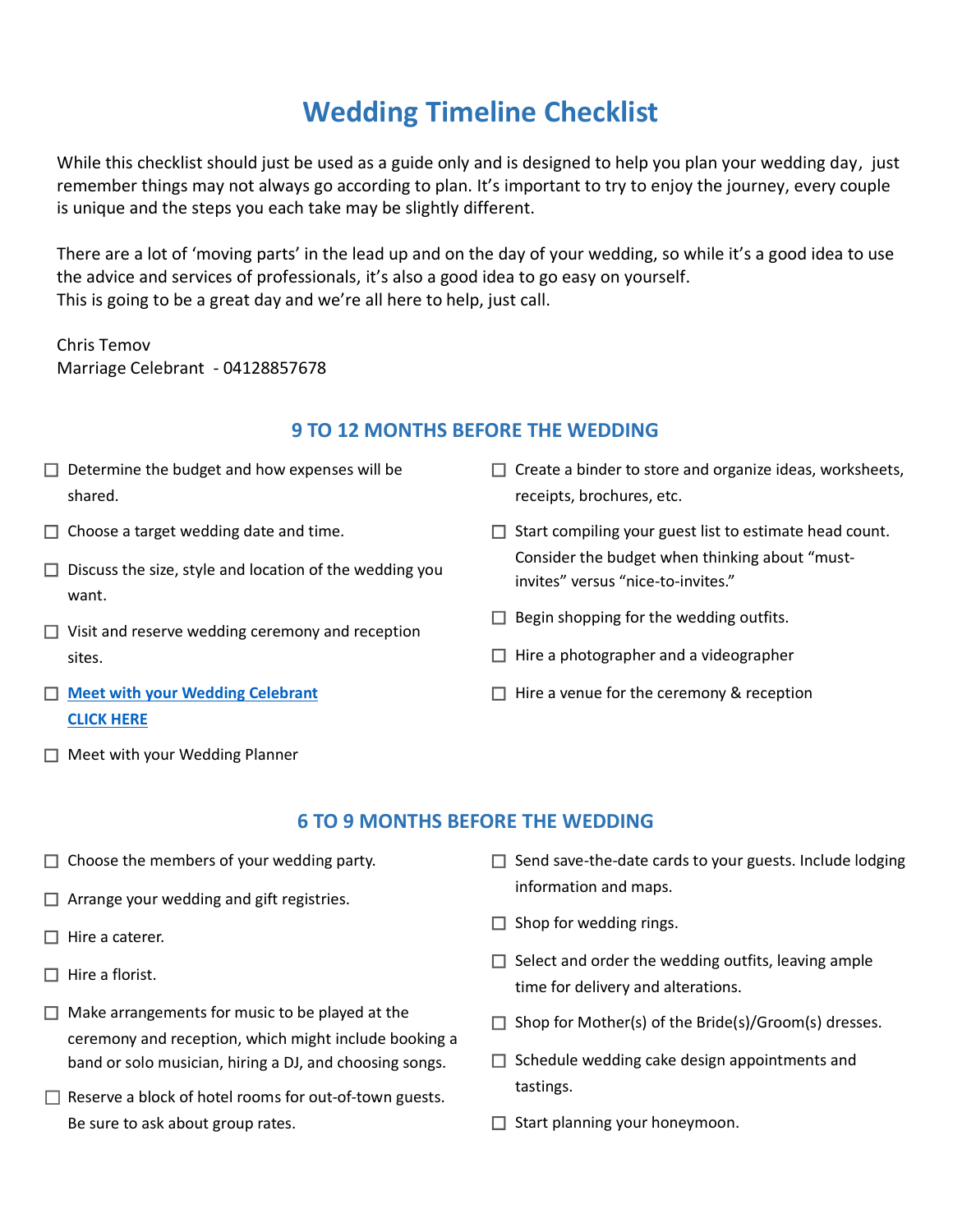## **4 TO 6 MONTHS BEFORE THE WEDDING**

- $\Box$  Finalize the guest list.
- $\Box$  Order invitations and other wedding stationery like place cards and thank you notes.
- $\Box$  Plan wedding-day beauty preparations. Ask your stylists if they can work at the wedding site/home/their location.
- $\Box$  Finalize your honeymoon plans. If traveling outside the country, arrange for visas, passports and inoculations.
- $\Box$  Hire your wedding day transportation.
- $\Box$  Plan the rehearsal dinner.
- □ **[Speak to your Celebrant](http://www.christemov.com.au/)** about completing all legal wedding documents. Remember to bring all necessary documents with you.

### **2 TO 4 MONTHS BEFORE THE WEDDING**

- $\Box$  Meet with the caterer to review food and drink menus.
- $\Box$  Order the wedding cake.
- $\Box$  Order your wedding rings
- $\Box$  Confirm the ceremony and reception music.
- $\Box$  Book a hotel room for the wedding night.
- $\Box$  If you plan on writing your own vows, start writing them now.

### **4 TO 8 WEEKS BEFORE THE WEDDING**

- $\Box$  Send out the wedding invitations.
- $\Box$  Confirm all transportation plans.

 $\Box$  Do a hair and makeup run-through. Include your wedding veil, for brides if applicable.

## **2 TO 4 WEEKS BEFORE THE WEDDING**

- $\Box$  Work on seating arrangements for the reception.
- $\Box$  Finalize arrangements for out-of-town attendants and guests.
- $\Box$  Confirm details with the photographer, florist, and other vendors.
- $\Box$  Have final fitting for wedding outfits
- $\Box$  Write your wedding speech.
- $\Box$  Arrange with your Celebrant if you plan to have a rehearsal
- $\Box$  Compile a list of the wedding vendors and wedding party, with contact information.
- $\Box$  Determine where the wedding party, family and attendants will dress for the ceremony.